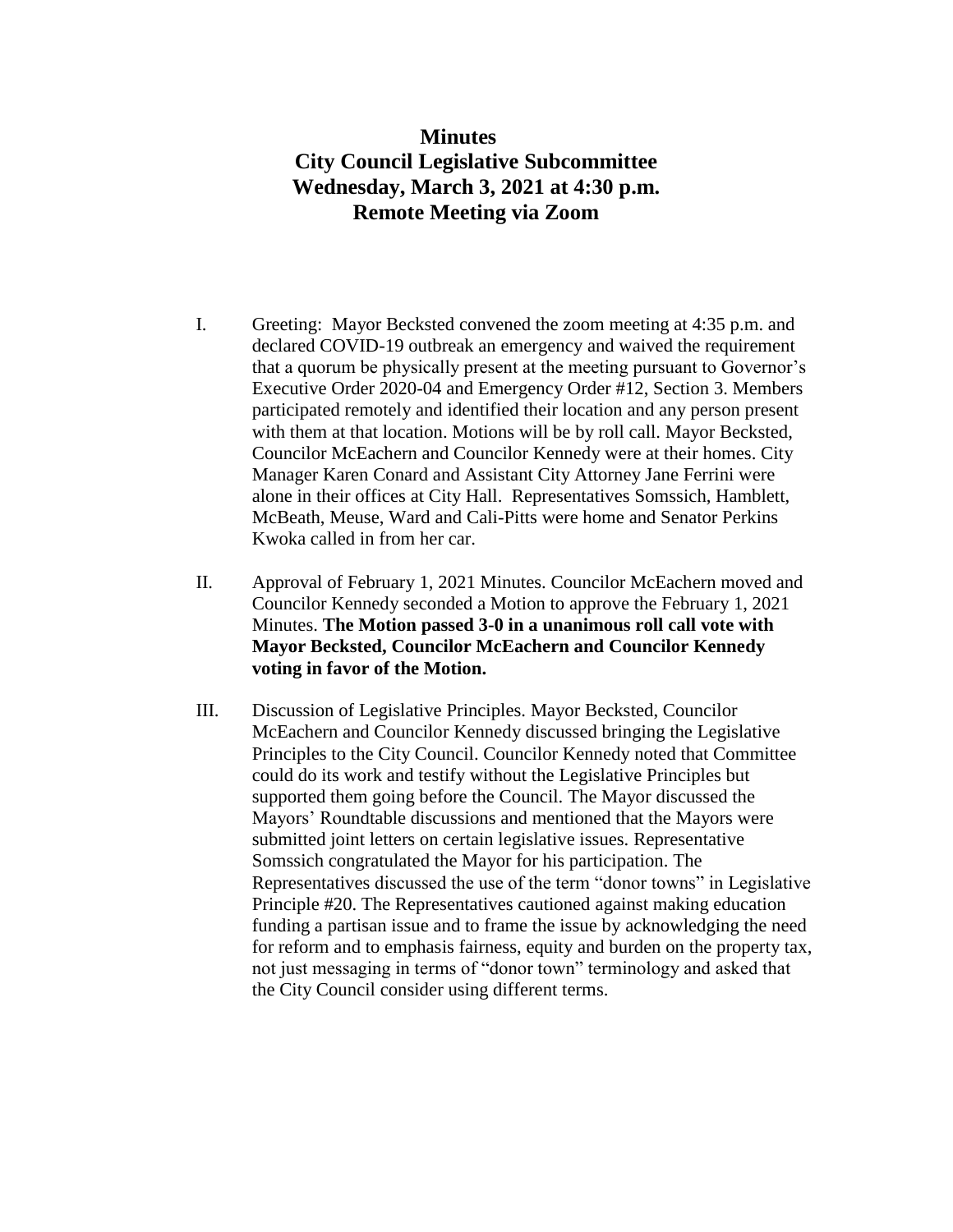Assistant Attorney Ferrini noted that the City was a member of the Coalition Communities 2.0 who have formed to oppose legislation that promotes a donor education funding model. Councilor Kennedy noted that although towns can have different political views, there are things we can find that we mutually agreed upon. She noted that the Department of Education needs to address unused resources, for example through the CARES Act, noting that some districts don't have staff to secure those funds. Councilor Kenney noted that these issues need to be addressed along with education funding. Councilor McEachern supported a discussion of equitable and fair funding and said there were visceral reactions to the use of the term "donor town" when he testified at recent hearings. He thought the issue would get more support if there was support for seeking alternative funding and perhaps Portsmouth could lead the way in that conversation with other communities. The Mayor read Legislative Principle #20 and said that it "[s]upport[s] legislation that provides education funding based on an equitable and sustainable framework and oppose the return of the donor town concept." The Mayor stated he thought the principle as written supported the Representatives' concerns.

Councilor McEachern moved and the Mayor seconded a Motion to submit the Legislative Principles to the City Council. **The Motion passed 3-0 in a unanimous roll call vote with Mayor Becksted, Councilor McEachern and Councilor Kennedy voting in favor of the Motion.**

- IV. Update on SWEPT Education Funding bills: Assistant Attorney Ferrini reported on various SWEPT bill, stating that HB 504 and HB 608 have been retained in Committee and SB 158 was in work sessions. She updated the Committee on the Coalition Communities 2.0. which had their organizational meeting on March 3rd, had elected a Joint Board and noted that there are currently about 27 members.
- V. The Committee had a general discussion of legislative issues of interest to the City with Legislative Delegates and discussion of status of bills referenced in recent House and Senate Calendars, including but not limited to : HB 439 regarding powers of City Council was discussed as it limit's local authority. Representative Cali-Pitts reported on the hearing on HB 552 regarding revaluation of property. It was noted that the Mayor had registered in support of the bill. HB 618 regarding the sale and distribution of polystyrene food service products is a bill sponsored by Senator Perkins Kwoka and a bill of interest to the City. Representative Cali-Pitts discussed HB 315 regarding the aggregation of electric customers and said they have worked very hard on a major amendment to the bill that she feels the amendment will address most of the concerns raised by those opposing the bill.